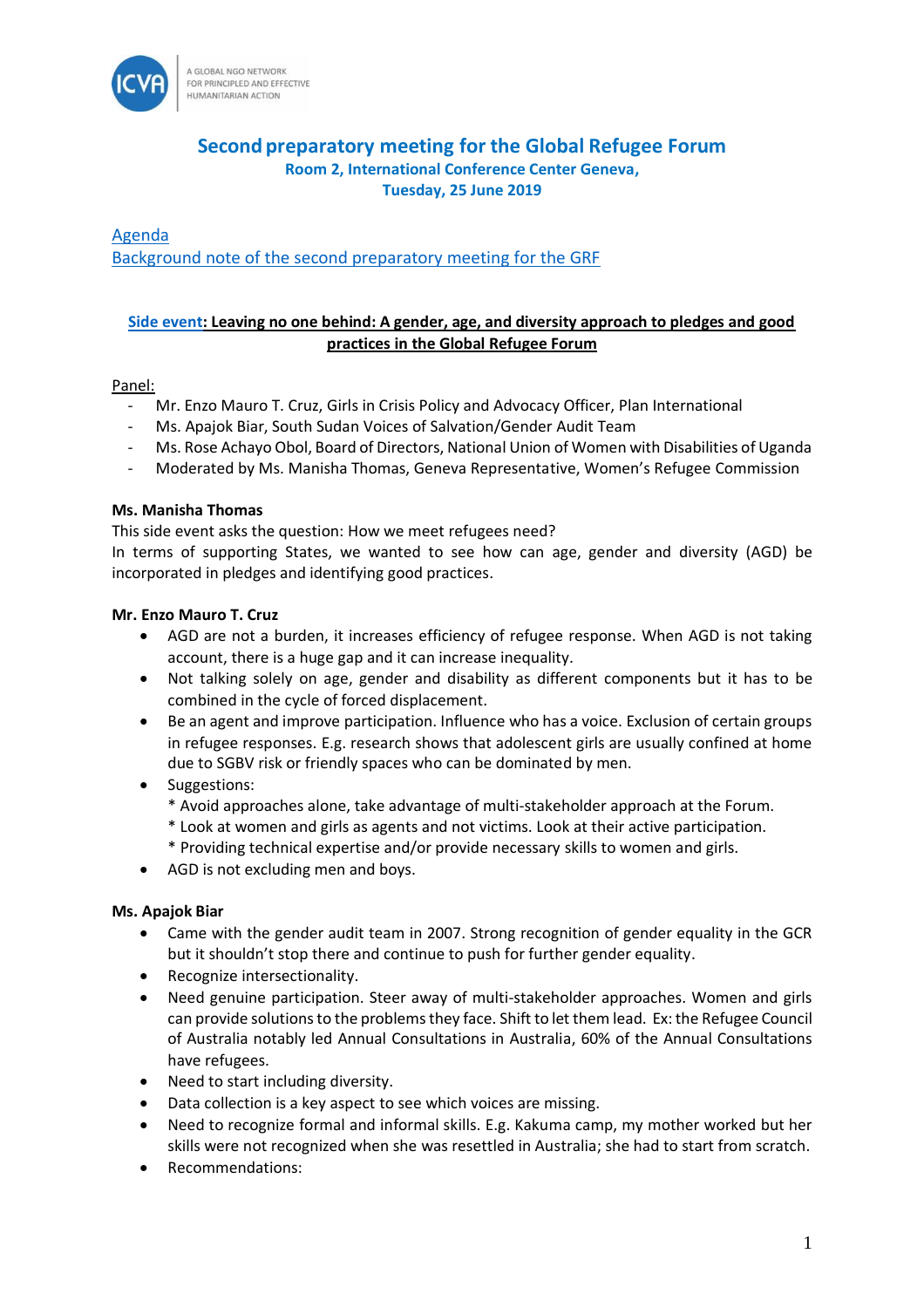

- Pledges on ongoing resources to develop an online platform.
- Look at the ground level, how can refugees lead/advocate?
- Transparency. Outcomes and impacts of refugee participation. Have you listened to refugee voices?

## **Ms. Rose Achayo Obol**

- Background of the local organization I am representing:
- We work on women and girls with disabilities rights.
- Realized that women and girls with disabilities faced issues: GBV, fear, language barrier, sexual harassment, sexual violence, etc. They faced a lack of knowledge of the laws and services which protect them.
- We are working with Government and humanitarian workers.
- Partnership is key: Strengthen coordination and referral with different multi-stakeholders.
- Financing and implementation: Difficult sometimes due to finances constraints.
- Not forgetting age: Cf. AGD new policy. Actors should help with disability inclusion.
- Disaggregated data: Generally, gender is captured but not disability.
- Making disability a commitment.

## **Q&A**

## **Aziza**

- Walking country to country until Malaysia. Resettled in 2003 in Australia.
- Feeling that women and girls have been forgotten.
- Giving women and girls Rohingya voices.

## **Network for Refugees Voices**

Let the voices of women be heard. Participation is the key. Need to be sustainable so that happen.

## **Farhzad**

• I raise my Afghan voice as resettled refugee in Australia. Was living in Indonesia. There, all the women wanted to be a teacher. Since August 2014, a school has been running. 85% children refugees get unformal education.

## **Australia**

- Proud of refugee voices resettled in Australia.
- Committed to AGD approach.

## **Good neighbors international**

- Involving men and boys in gender mainstreaming.
- We work on SGBV prevention in some countries.

## **Australia**

• Interested in involving the private sector, how it can be included in pledges?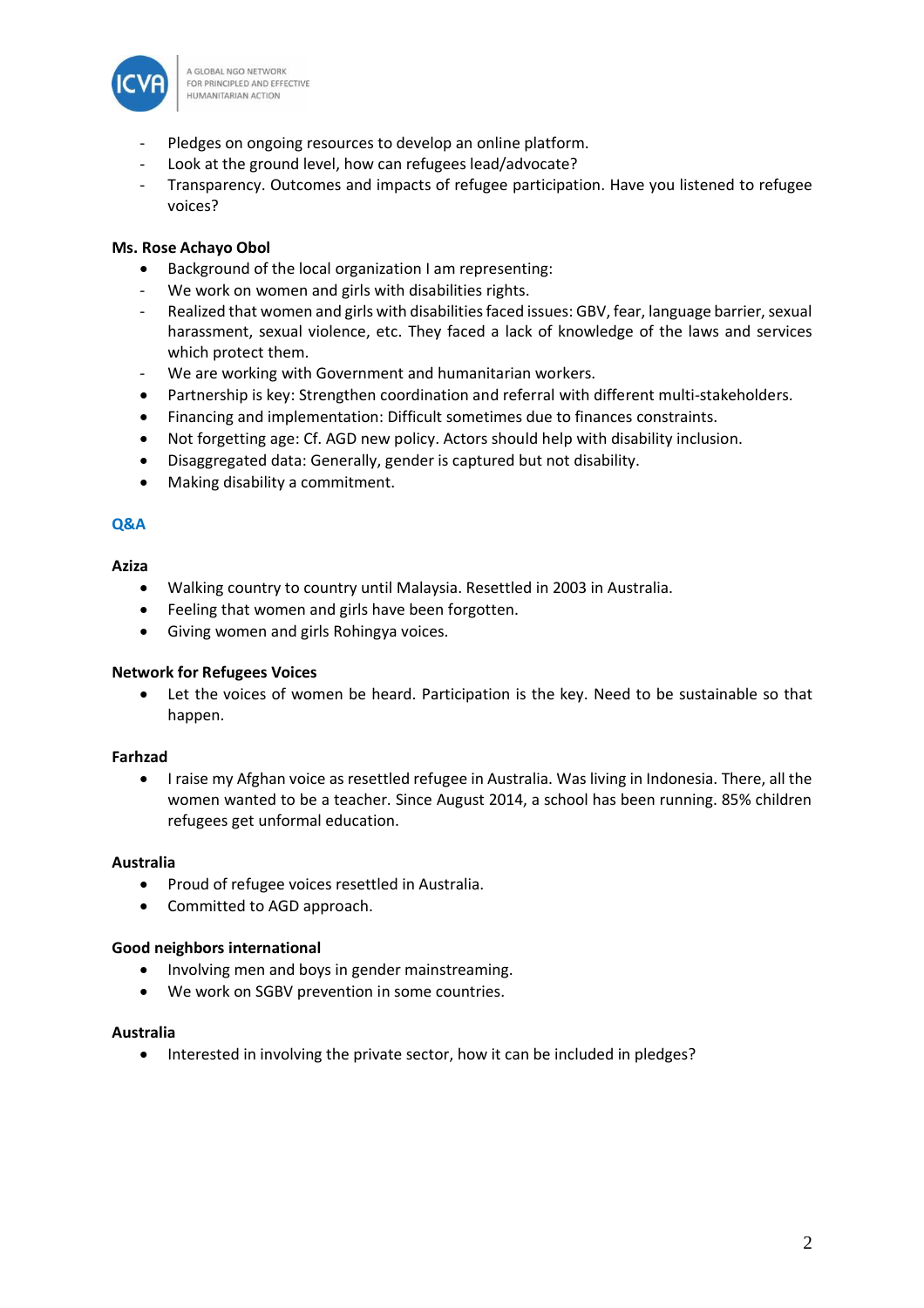

## **GRF Preparatory Meeting**

## **Introduction**

## **Amb. Boudjemâa Delmi, Permanent Representative of Algeria to the UN Office in Geneva**

• Goal: translate the GCR into actions and increased responsibility-sharing, bringing more actors to the table.

## **Mr. Volker Türk, Assistant High Commissioner for Refugees**

- Today is an important discussion for the GRF preparations.
- Objective: elaborate some organizational arrangements and focus on role States and multistakeholders could play and how you envision your engagement in that process.
- Ensuring that space is given to High-Level delegations at the Forum.
- We would call the Forum a success If:
- 1) we manage to broaden the base of support for refugees and host communities, going beyond traditional actors, donor, partners. We all have a role in bringing other actors to the table. To bring others into the fold, need to lead by example, need your engagement directly with other actors, find ways and means to make it a collective effort.
- 2) we have been able to collect a wide range of pledges and contributions that have direct impacts on the lives of refugees and host communities, including through refugee participation with an AGD lens. UNHCR offers our good offices and support, through our colleagues around the world, if you wish so. Contributions should be in line with the 6 focus areas. Emphasis on joining up and making collective pledges. We hope for ambitious not riskaverse engagements to make sure GCR can be implemented in years to come. Hope for important focus on Humanitarian Development Nexus (HDN) with strong and strategic development contributions, not least in inclusion approaches. Show how responsibilitysharing can be brought to life.
- 3) we can show transformative efforts, with international community coming together collectively.
- It is upon us to make sure that the Forum is not just another meeting but a milestone, with lessons learned from the past.
- We can confirm now that the GRF will be at the Palais des Nations, Assembly Hall.
- We also reserved lot of space there on 16 Dec. for side-events, etc.
- We heard that you do not want this to be 'another meeting' but something more interactive. Maybe we can have a format similar to HC Dialogues, giving also space to high-level delegations.
- Two agenda items of the day: Organizational arrangements for the GRF (including cosponsorship) & structure for the GRF.

## **Agenda item 1. Organizational arrangements for the GRF (including co-sponsorship)**

## **Daniel Endres, Director, GRF**

- Would like to clarify everybody's roles: The GCR specified that the GRF will be convened by one or more States, invited by the UN Secretary General.
- Three levels of engagements on 1) co-hosts 2) co-conveners 3) co-sponsors.
- Switzerland will co-host the Forum with UNHCR: Will invite stakeholders to the Forum and host events before and during the Forum. Further info to be shared later on.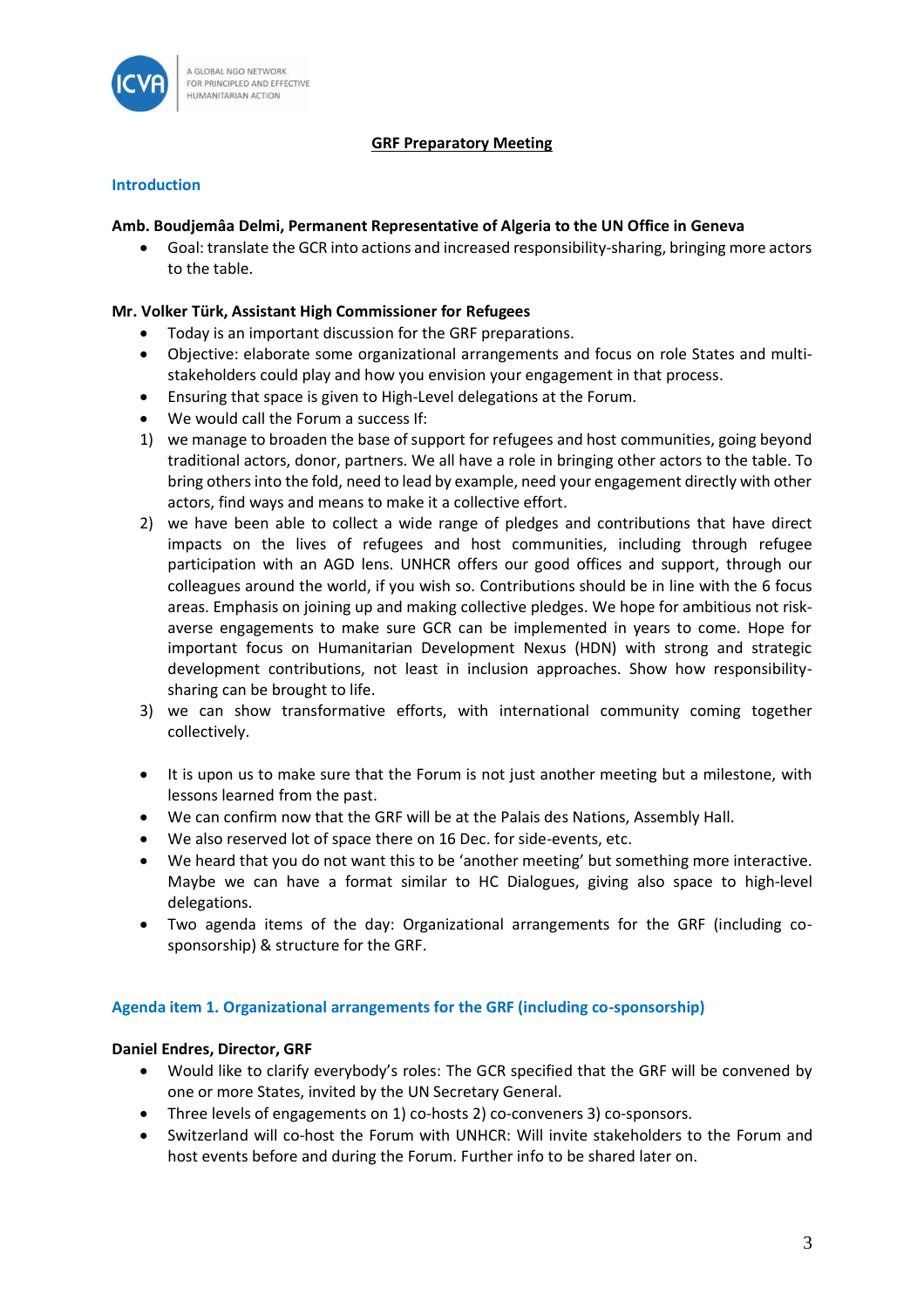

- Co-conveners are Turkey, Costa Rica, Germany and Ethiopia. An additional co-convener is being explored and will be announced in due course. They will participate at the opening plenary sessions particularly, play a galvanizing role by engaging States in the GRF, participate at ministerial level, contribute to objectives of the Forum.
- Co-sponsors will create alliances and mobilize contributions. UNHCR will play a role to support in the 5 areas, seek a regional balance and encourage host countries to be co-sponsors.

## **Perveen Ali, Head, GRF Coordination team**

- Engagement of co-sponsors can be to lead by example, significant examples done or significant contributions.
- Mobilize support by encouraging States by sharing good practices.
- Co-sponsors can play role in shaping the GRF program. Received so far nearly 30 confirmations and about 130 expressions of interest. Names shortly to be published on GRF website.
- Envisioning to have refugees at the GRF and to participate in each of co-sponsorship groups.
- $\bullet$ 2<sup>nd</sup> week of July: meeting with the co-sponsorship groups. Possible to be invited as observers if actors haven't announced their interest in co-sponsorship yet.
- Grateful If you could share co-sponsoring plans and engagement.
- Showing leadership but not only, also an inspiration for everybody.

#### **Turkey**

- Co-convener of the Forum.
- Expect good outcome for the Forum with concrete changes for refugees. Wish for contributions and pledges to be specific, result oriented and relying on concrete data to increase support to host countries. Pledges expected to go beyond financial assistance and also go into expertise etc.
- Resettlement and complementary pathways could be examples. Area where we expect progress.
- Hope to succeed in donor expansion. Increase non-traditional actors, including private sector.
- GCR also guides us in addressing longer term needs. Need longer term measures on education, health, work opportunities etc., while helping integrating into host societies will help alleviate the burden.
- Co-sponsoring Education, our priority. A lot of good practices we can share. more than 1 m school aged Syrians in school in Turkey. We increased enrollment. We aim at full schooling.
- Considering other themes for co-sponsorship too. With all relevant stakeholders including civil society and refugees. Invite all stakeholder to join us to make the Forum a success.

## **Ethiopia**

- Insure support to UNHCR.
- Pleased to announce to be a GRF co-convener and High-Level representation, working with other co-conveners and mobilize potential contributors, sharing our best experience in Jobs and Livelihoods, working with humanitarian and development actors.
- Consider the Forum as an important moment to realize the GCR. The Forum is a moment to reinforce commitments and address Humanitarian-Development divide.
- Embrace the multi-stakeholder approach: Vital to take practical action to move away from current reality where few hosts and donors shoulder most of responsibility. Need approach predicated on broad support base now. Critical to collectively ensure response to refugees are equitable, predictable and needs are adequately met while allowing protection through self-reliance schemes and expanded opportunities for durable solutions.
- Urge Member States, international organizations, civil society, private sector to co-sponsor.
- Highlight that pledges should be concrete and actions-oriented.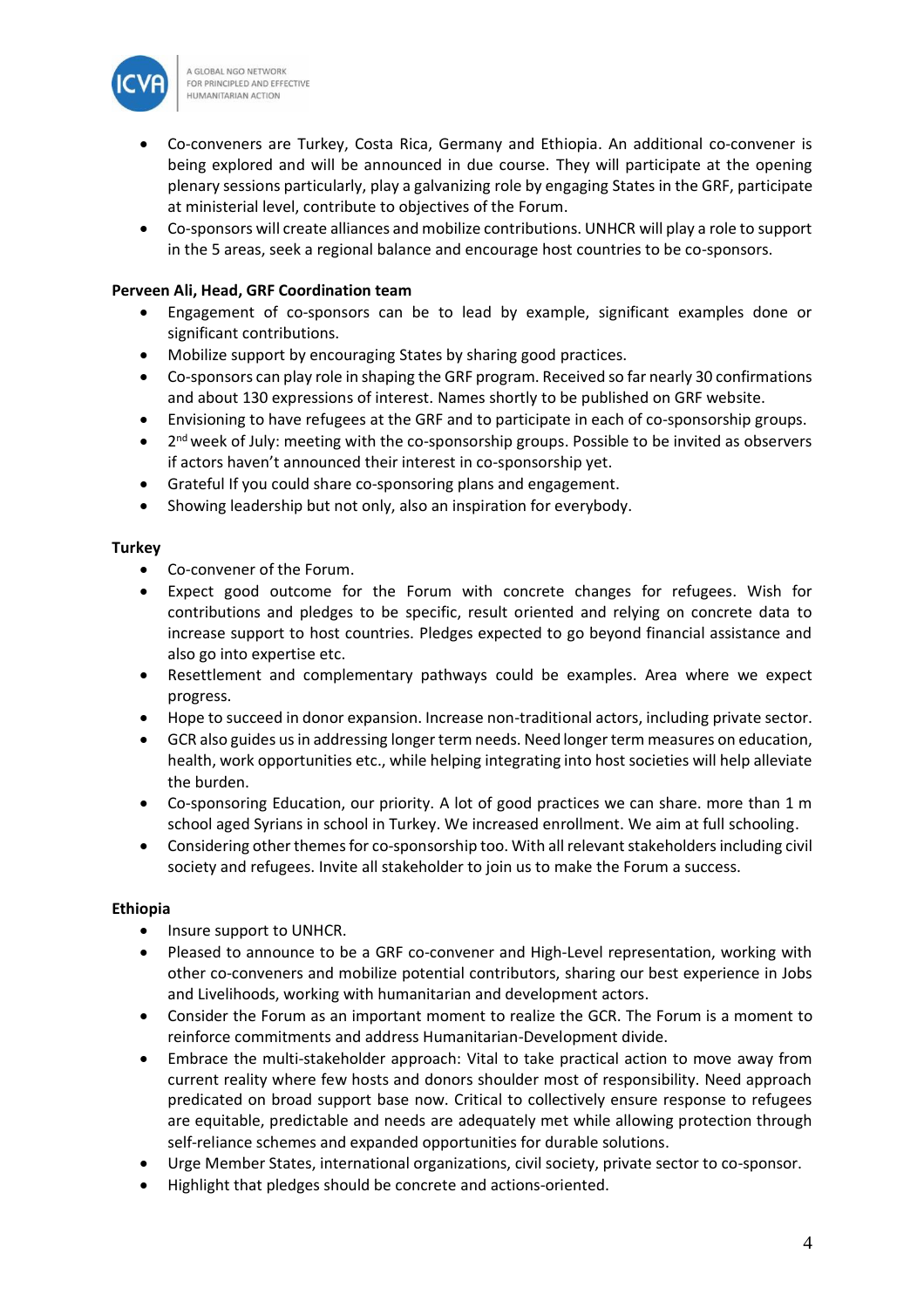

- As lager refugee hosting State, filling funding gap while increasing resettlement and complementary pathways should be a priority and the foundation for operationalizing burden- and responsibility-sharing.
- Great effort should be made for participation of all actors including refugees.
- Importance of the Forum as a not only a platform to mobilize pledges but lead successful partnership between private sectors, refugees, civil society.

## **Costa Rica**

- Co-convener of the Forum. The President of Costa Rica will participate in the GRF.
- Need to translate burden- and responsibility-sharing into concrete action.
- In line with a long tradition of solidarity, Costa Rica is glad to cooperate in the MIRPS. We have witnessed the importance of cooperation and coordination.
- The country hosted a large number of forcibly displaced people and seen in 2018 an expansion of asylum claims.
- The forum is an opportunity to chart new collaborations and innovative solutions for a new sustainable way, making a real impact, respond in a proper manner when there is an emergency.
- Encourage other countries to take the lead, sharing best practices and making pledges to the extent of their possibilities.
- Costa Rica has also much to learn from others.
- Stand ready to activate platform for responsibility-sharing.

## **Germany**

- Co-convener of the Forum.
- Convinced that solutions for refugees are possible. This call for vision and ambition, using the Forum to be engaged and be concrete to improve refugees' lives.
- Already numerous experiences on HDN and how this can transform refugee lives for the better.
- We will showcase good practices and specific refugee situations.
- Contribute on advancing on the 6 thematic areas.
- Preliminary idea: contribute funding for longer term job opportunities for refugees in the Middle East.
- Want to use GRF to increase the percentage of refugees accessing higher education through more scholarship programs; transform voluntary repatriation into sustainable reintegration; empowerment of refugee women in Germany; network promoting refugee inclusion into labour market will be a good example. Wishing to be inspiring for others.
- Again we see increased numbers of refugees worldwide, which is an indication that new approaches are needed, more than ever.

# **Switzerland**

- Happy that the various regions will officially play a role as co-conveners. Hope others, notably from Asia, will be able to take on this role as well. Should bring political attention necessary for the Forum's success.
- Despite efforts made, number of displaced populations continue to grow, so urgent to meet the needs.
- We will demonstrate our engagement for the Forum and Switzerland will be represented at high level. Will make concrete, quantified commitments and contribute with good practices.
- Glad that is conceived as a non-traditional conference.
- Happy to see participation of academia, cities, private sector refugees, etc.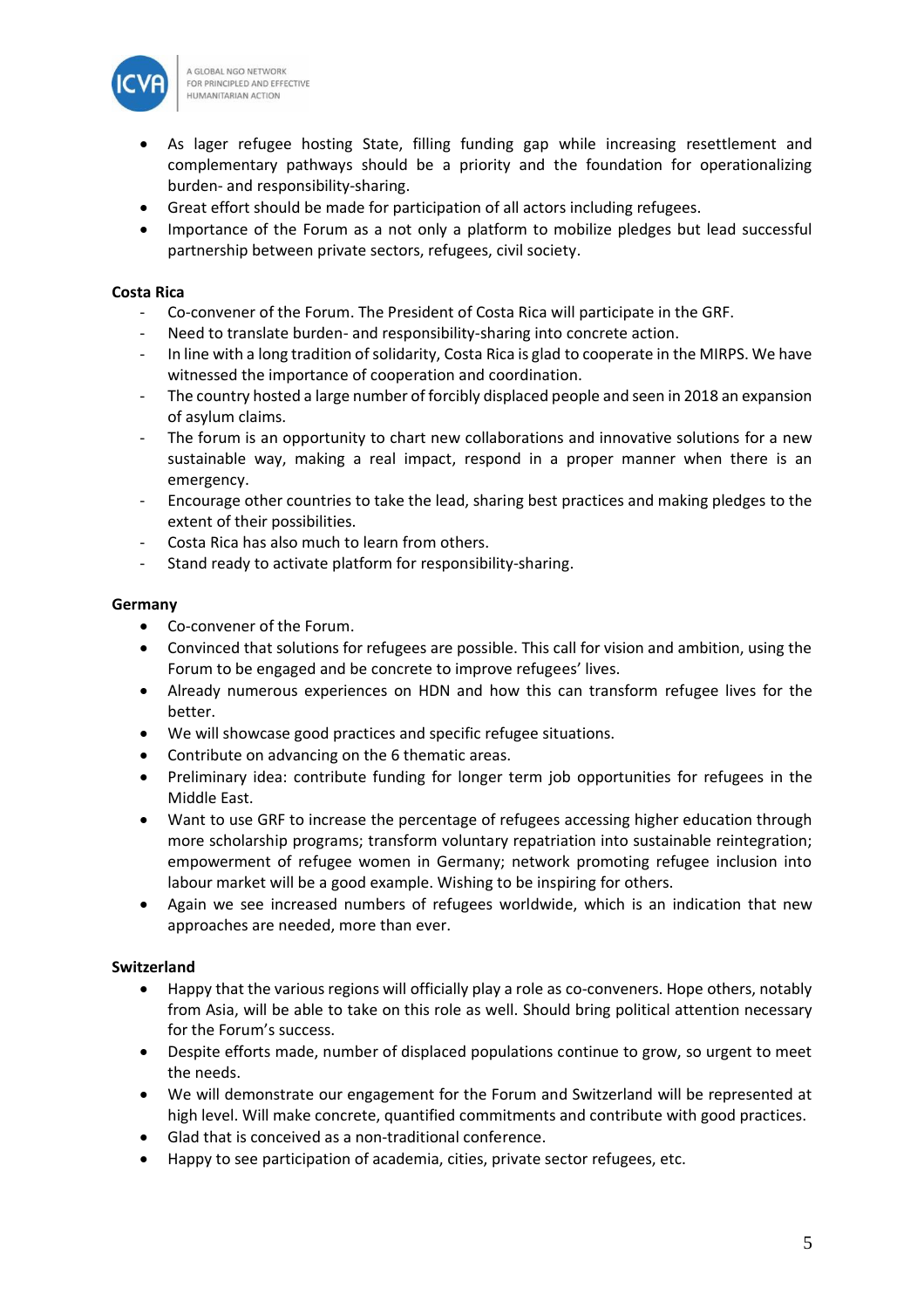

- Agree GRF will be a success if we can expand the number of partners and if they make concrete pledges likely to have real impacts. Need to have development actors involved.
- Still hope that we can translate all this also into a symbolic event like a football match.

## **Ecuador**

- Aware that each refugee situation is unique.
- Glad there's a focus on hot countries: recognition of their generosity.
- Pledges should go beyond funding. Need to work on capacity building, resettlement opportunities, technical and logistical assistance, etc.
- Burden- and responsibility-sharing is not new. Challenge to move beyond for more equitable and predictable responsibility-sharing and GRF provides opportunity.
- GCR should help protect and find solutions for refugees.
- Need to maintain political support to integrity of international protection regime. Optimist that international community is moving in the right direction.

#### **Sweden**

- Co-sponsorship facilitating solutions, with focus on improvement in resettlement and pathways.
- Support also the core group to maximize the strategic use of resettlement.
- Announce strong wish to also co-sponsor access to quality education, including with a link to gender equality and disability.
- Would be grateful to be invited as observers to Energy & Infrastructure (focus on clean energy), ASCG, triple nexus matter, Gender equality and SGBV matters.

#### **Pakistan**

- We welcome announcements of co-conveners.
- In line with our tradition and standing with refugees, we plan to play a strong role. Still considering options and will announce a final decision soon.
- Look forward to constructive engagement.

## **The Republic of Korea**

- Believe that it will be a valuable Forum with opportunities on responsibility-sharing.
- Commanding UNHCR for its efforts to provide guidelines, draft indicators, etc.
- Welcome announcements of co-hosts and co-conveners.
- Not ready to make a formal announcement but we focus on Education, Jobs and Livelihoods, Energy and Infrastructure.
- Will consult with various stakeholders to make final decision on areas of co-sponsorship and contributions.

## **Argentina**

• Interest in co-sponsoring Solutions, on which we have good practices to share.

#### **UNICEF**

- Co-sponsor on Child protection sub-themes and is thinking how we can contribute on WASH.
- We are on the ground to support children in need and have built relations with governments, also at subnational level. So we will continue to work closely with them to ensure refugee children and host communities have access to protection systems and education.
- We continue planning and financing in countries to ensure children are included in programing and budgeting.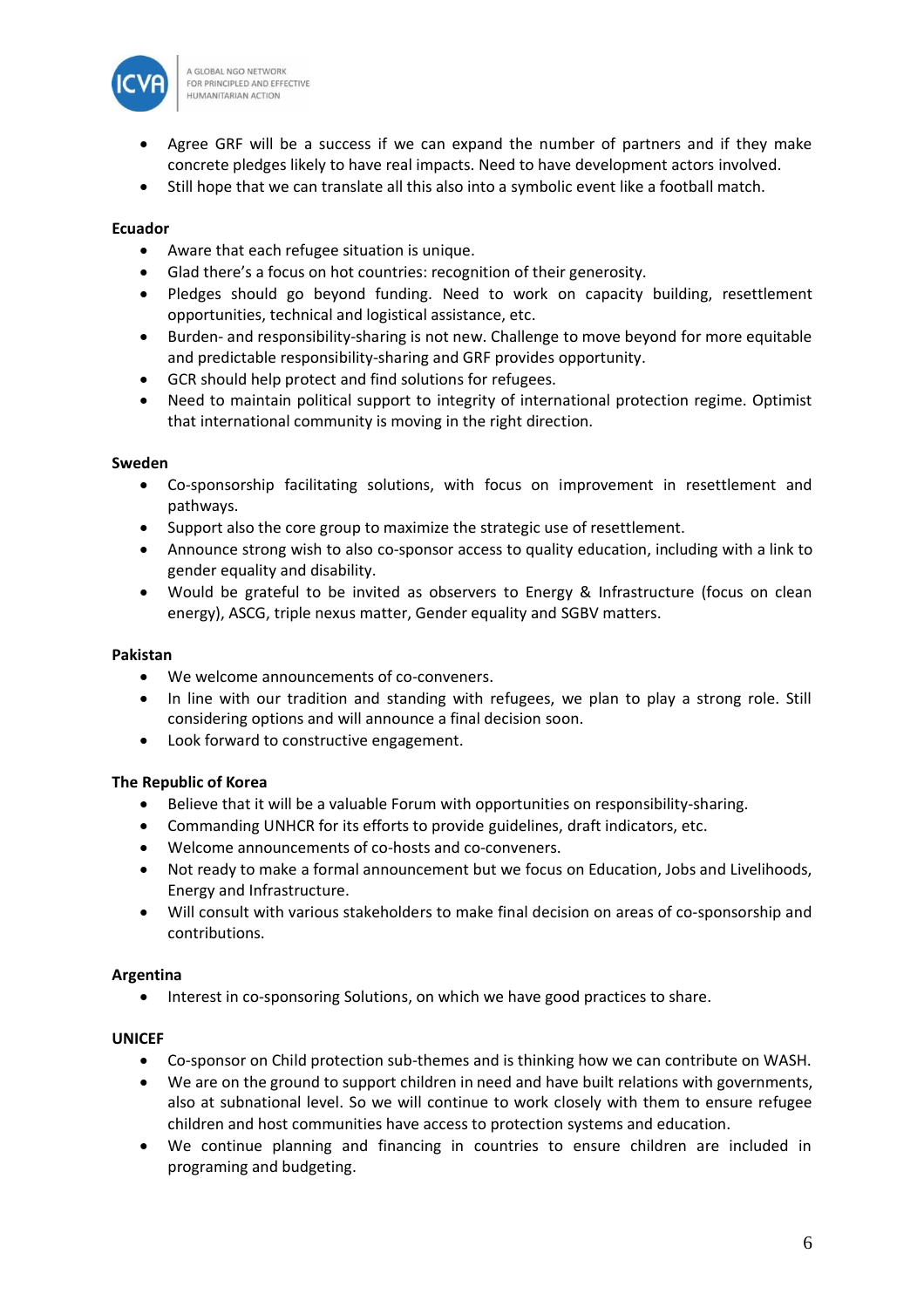

- Continue to engage children, adolescents and youth participation.
- Encourage UNHCR to include children voices at the Forum.
- Education is a basic right for all children. Being in schools keeps them safe and allows them to reach their potential.
- Children are vulnerable and need protection. In line with CRC, we support States efforts to provide access to basic services. Will continue to work for strengthening child protection systems and policy frameworks that allow registration of refugee children.
- Continue to make the digital world safer for children.
- Calls for practical alternatives to detention for all children.
- Continue to ensure that best interest of the child is taken into account.

## **United Kingdom**

- GRF will be important platform to maintain the momentum launched by the GCR. UK will continue to support.
- Remains elements to clarify further: pledges: clear benefits to have an inclusive approach and breadth of opportunities and actors. Tracking delivery of those will be crucial so look forward to details on the tracking tool. Risk of having many pledges difficult to figure out. How to collectively strike a balance that demonstrate clear additionality? A massive commitment, which might be difficult to track.
- On good practices, we support it to avoid duplication and reinvention. How will good practices be captured and shared?
- On co-sponsorship, considering where we are, interested in Responsibility-sharing, Data and evidence, facilitating Solutions. How will UNHCR balance the number of actors in each of the co-sponsorship group?

## **Japan**

- Co-sponsor Humanitarian-Development-Peace nexus under Burden- and Responsibilitysharing. Would like to take the issue in a wide sense.
- Sharing good practices is still under consideration. Showing good practices or announcing future activities will be announced in due time.
- Promotion innovation and business sector engagement is another interest of Japan but not yet sure how to link this to co-sponsorship, e.g. under which thematic area.
- May be other areas where we would be co-sponsors with good practices to showcase but need more time.

## **Algeria**

- Co-sponsoring Education.
- Can UNHCR indicate the preparatory schedule between now and the GRF?

## **Norway**

- Co-sponsor in cooperation with UNHCR and other stakeholders on Education, Resettlement, Energy with a green response focus.
- Want to know more about UNHCR plans to include other international organizations. How will development agencies (e.g. WB and OECD) be involved in planning for GRF and how will you draw on their expertise for the pledging process and follow-up.
- States need to deliver pledges.
- A few large host states continue to bear burden with support of a few donor. This needs to change. We will measure the GRF success on whether new states get involved.
- Getting states to pledge is half the battle. Then we need to implement. Experience is States often need prompting.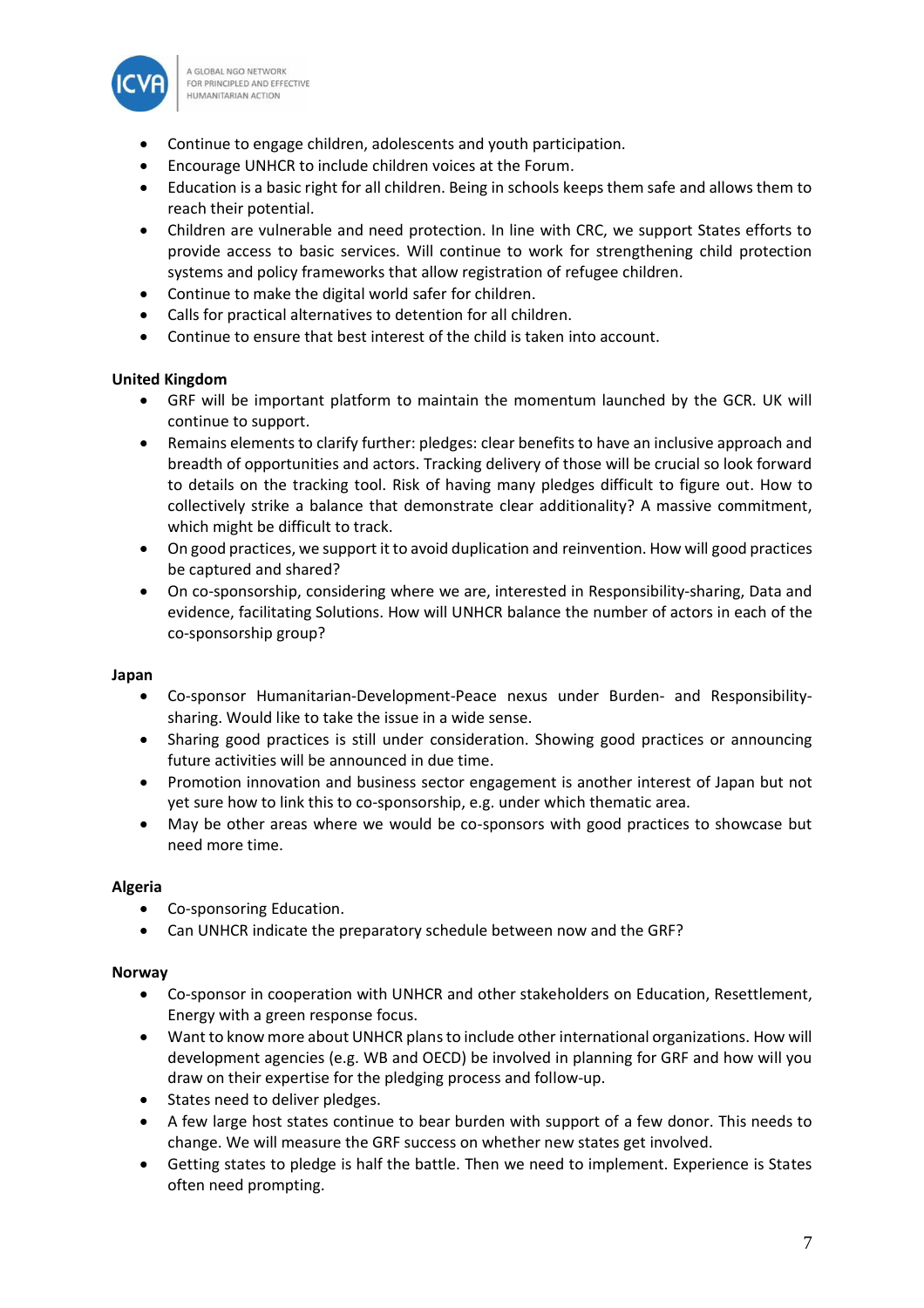

## **Brazil**

- Considering Protection Capacity with a focus on immediate protection arrangements and mechanisms to pursue alternatives to camps away from borders as mentioned in the GCR.
- Crucial to alleviate pressure on border areas and provide access to services and economic opportunity.
- Currently implementing a voluntary relocation strategy benefitting Venezuelan refugees who can achieve self-reliance. Want to share this experience and gather wider support.

## **[NGOs statement](https://www.icvanetwork.org/resources/grf-june-2019-ngo-statement-organisational-arrangments)** on agenda item 1

## **European Union**

- Reaffirm support to UNHCR, GCR and GRF.
- First GRF will be important opportunity towards more equitable and predictable responsibility-sharing. Will also be an opportunity to share and be inspired by good practices and mobilize greater support for refugees.
- Support flexible and pragmatic approach in preparations, working through co-sponsorship groups.
- EU institutions are willing to actively participating in GRF and looking at option.
- Need both specific and holistic commitments.
- Work of co-sponsorship groups should take more longer-term perspective. This is a marathon not a sprint. GRF is first step on that road.

## **Czech Republic**

- Co-sponsor area of health and provision of healthcare services, related to Infrastructure.
- Will share on medevac programs and building capacities of host countries on health care.
- Ask how linkages between particular goals will be made, i.e. between education, health, HDN resilience and self-resilience, etc.? Are there linkages organized with other groups or we need to co-sponsor various groups to make that linkage?
- In co-sponsorship groups, will there be a market to connect demands and pledges?

## **Canada**

- Hear goodwill and momentum. Hope it will continue.
- Sooner we can have details on GRF structure and preparations, delegation size etc., the easier it will be to organize ourselves including for high-level participation.
- Commend countries which are taking leadership as co-host, co-convener, co-sponsor. We are close to announcing we will co-sponsor a group. Will be in coming days.
- Thanks for benchmark of success of forum. Good advice for co-sponsors and their terms of reference. Agree with need for GRF to bring in the "missing middle", other actors. Very much agree this is an important role for co-sponsors.
- Also their role to avoid dispersal of pledges and that they are trackable.
- Cosponsors also need to ensure refugee participation and gender equality is integrated.

## **Netherlands**

- Attach importance to GRF. Co-sponsoring Jobs and Livelihoods.
- Would like to be involved in Mental Health and Psychosocial Support (MHPSS) and innovation/digitalization matters also.
- Will also work with International finance cooperation, ILO and UNHCR as our instrument to work on GCR and HDN.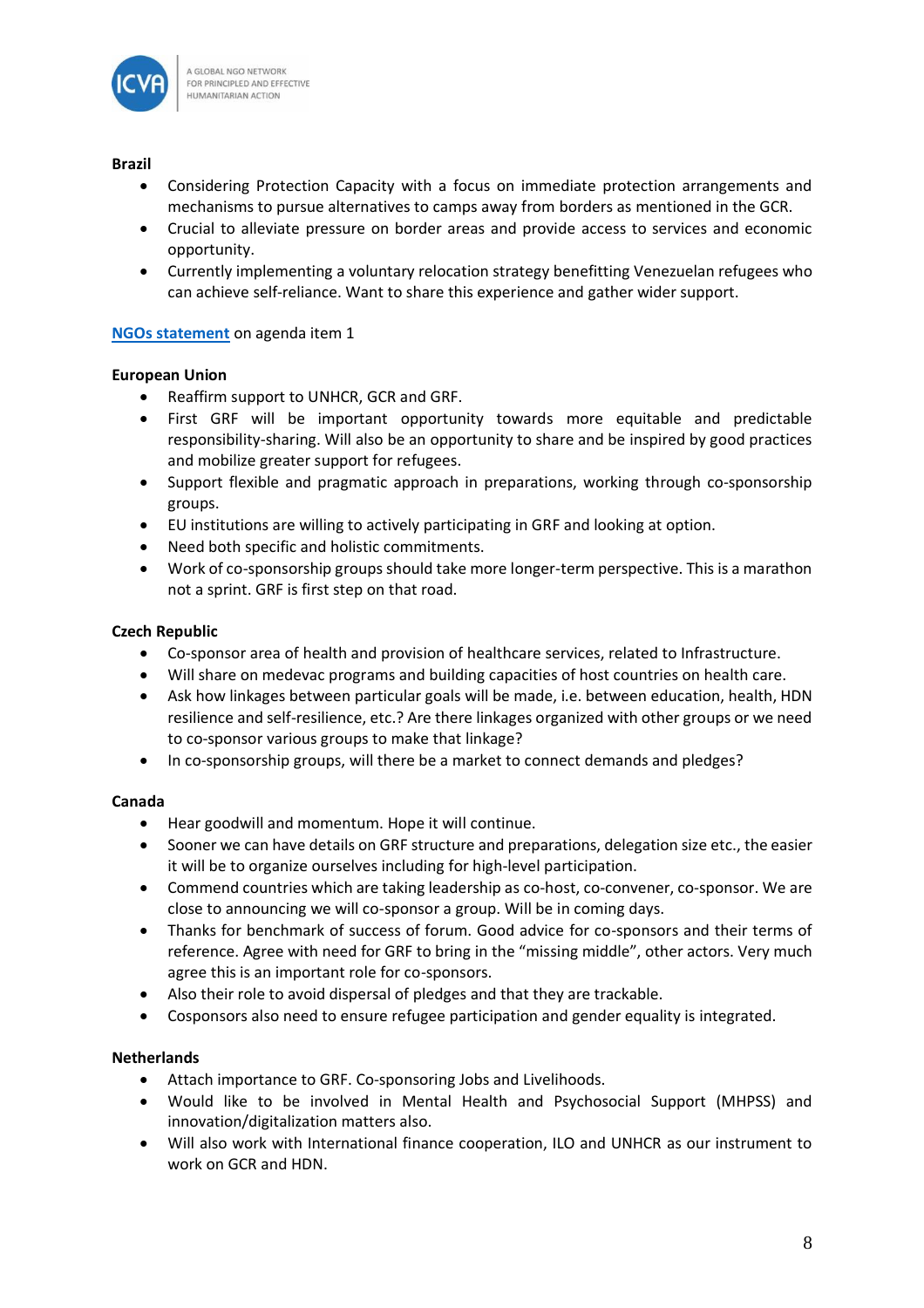

#### **Morocco**

- Co-sponsor Protection capacity, highlighting Moroccan best practices on asylum.
- Suggest organizing a consultation in Morocco on Public-Private Partnerships potential for refugee inclusion.

## **Global youth advisory council**

- Interest in co-sponsoring Protection capacity specifically on youth.
- Remind of GCR para. 77 empowerment of refugee youth. Building on this commitment we pledge to provided technical assistance at local and national levels. Want to empower young people to voice their views.
- •
- Interested in working with others on this, so asking States and other stakeholders to take a step with us, supporting refugee youth initiatives, participation in national plans, including on refugee youth in Education particularly, enable them to work, enable them to obtain documents, make sure that young refugees can access health services and psychosocial support, especially for survivor of SGBV.
- Committed to create a structure to allow meaningful engagement of refugees but cannot do this on our own. Time for states and others to help.

## **International Labor organization**

- Believe that access to labour market and decent work can be beneficial to refugees and their families. GRF is key opportunity to take this ambition to next level.
- A new Convention and recommendation to combat violence and harassment in the workplace has been adopted last week.
- Co-sponsor Jobs and Livelihoods, interest in Education (tertiary, training, livelihood learning), Solutions, Energy and Infrastructure and cross-cutting themes like Health.
- GRF is an opportunity to transform a rhetoric into reality on HDN particularly. Decent work is the link between short term intervention and longer-term approaches.
- Want to step up our support for countries affected by Venezuela promoting decent work for refugees.

## **Finland**

- Co-sponsoring Protection capacity with a focus on disability inclusion.
- Disability inclusion should also be covered with other themes and encourage others to do so.
- Champion Charter on Inclusion of Persons with Disabilities in Humanitarian Action. About 100 actors endorsed it. This is linked to the SDGs.
- Through our co-sponsorship, we wish to do our part to make difference on the ground, in line with the GCR.

## **France**

- Co-sponsor Energy and continue our reflections on Education and Protection capacity, with an inclusive vision for participation of all actors.
- Particular attention to inclusion of persons with disability and gender balance.
- The success of the Forum will depend on strong and firm commitments with financing, meeting expectations to support refugees. It remains important to consider action on longterm.
- How will the Forum establish links between topics? E.g. Energy and "green reflection" can have link to Education scholarships, to sanitation, job creation, with peace and development, data, etc.
- Will you provide us additional documents?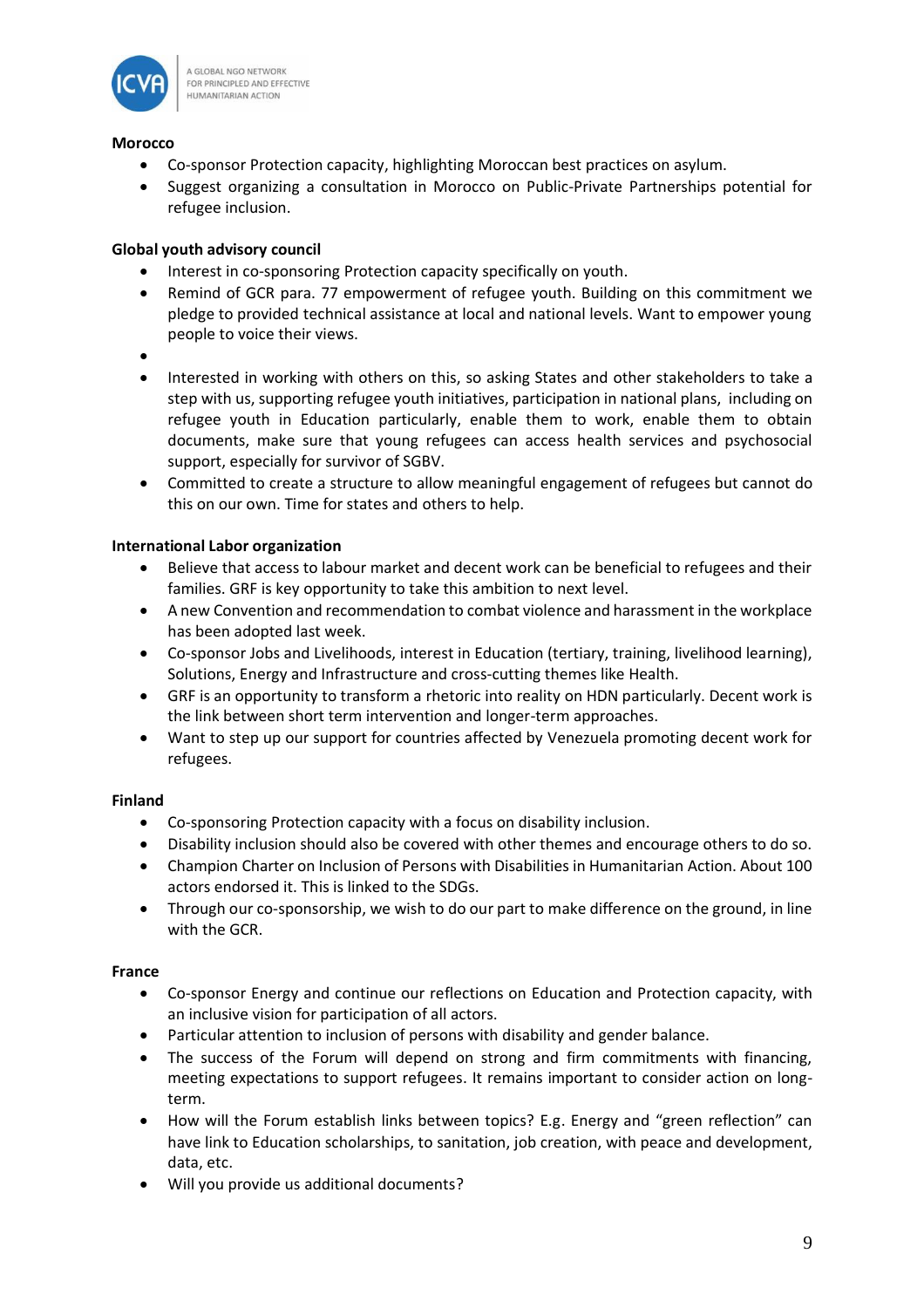

## **Uganda**

• Interest in co-sponsorship, still thinking. We will communicate when decision made.

## **United States of America**

- Best way to help people is to work with them in affected countries. Call on donors and private sector to contribute more. Applaud those providing.
- Support expanding donor base which needs to be deepened. Call for more.
- Call on other donors to address urgent needs

## **UNDP**

- Interest in the following (sub-)themes: Humanitarian-Development-Peace nexus, responsibility- sharing, jobs, protection capacity.
- Wish to see meaningful participation of refugees particularly women and LGBTQI.
- We have good examples and lessons learned to share.

## **Global Refugee-led Network**

- GRF will not be successful without refugee participation. Current arrangements do not have enough concrete mechanisms for this.
- We try to address refugee participation by creating our own spaces, in 2018 held two refugee summits, plus six more refugee summit are being planned.
- Work together to create a Refugees'-UNHCR Annual Consultation.
- Will announce pledges during side event.
- Could work together to have annual refugee consultations. Need to happen at grassroot level.
- Would like more meetings with UNHCR as we lack access to meetings and information.
- Need access online to co-sponsorship meetings. Hope co-sponsors will take our data.
- Aim to have a member cosponsor in each of the co-sponsor group.
- Will announce first pledge at side event today.

## **Asia Pacific Refugee Rights Network**

- Congratulate AHC-P Türk on new appointment and commends him for his legacy.
- Welcome guidance and clarifications provided by UNHCR on co-sponsorship.
- APRRN sees strong positive potential in co-sponsorship mechanism and confirms cosponsoring of 2 or more themes. Will also bring a cross-cutting focus on creation of sustainable enabling environments for refugee leadership and meaningful participation, with attention to AGD and disability considerations for inclusivity. Important to focus on rights and needs of refugee women and girls.
- APRRN has broad and diverse base comprising over 370 members, including refugee-led organizations, spanning 28 countries in the region. Majority of GRF themes link to our members expertise and interest.
- Co-sponsor Protection Capacity, with focus on strengthening national asylum frameworks. Will also co-sponsor Education with focus on inclusion at primary and secondary levels and access to tertiary education.
- Considering co-sponsoring Responsibility-sharing with focus on encouraging regional and subregional approaches; Solutions which we understand to include Durable Solutions.; Jobs and Livelihoods, with focus on supporting legal frameworks.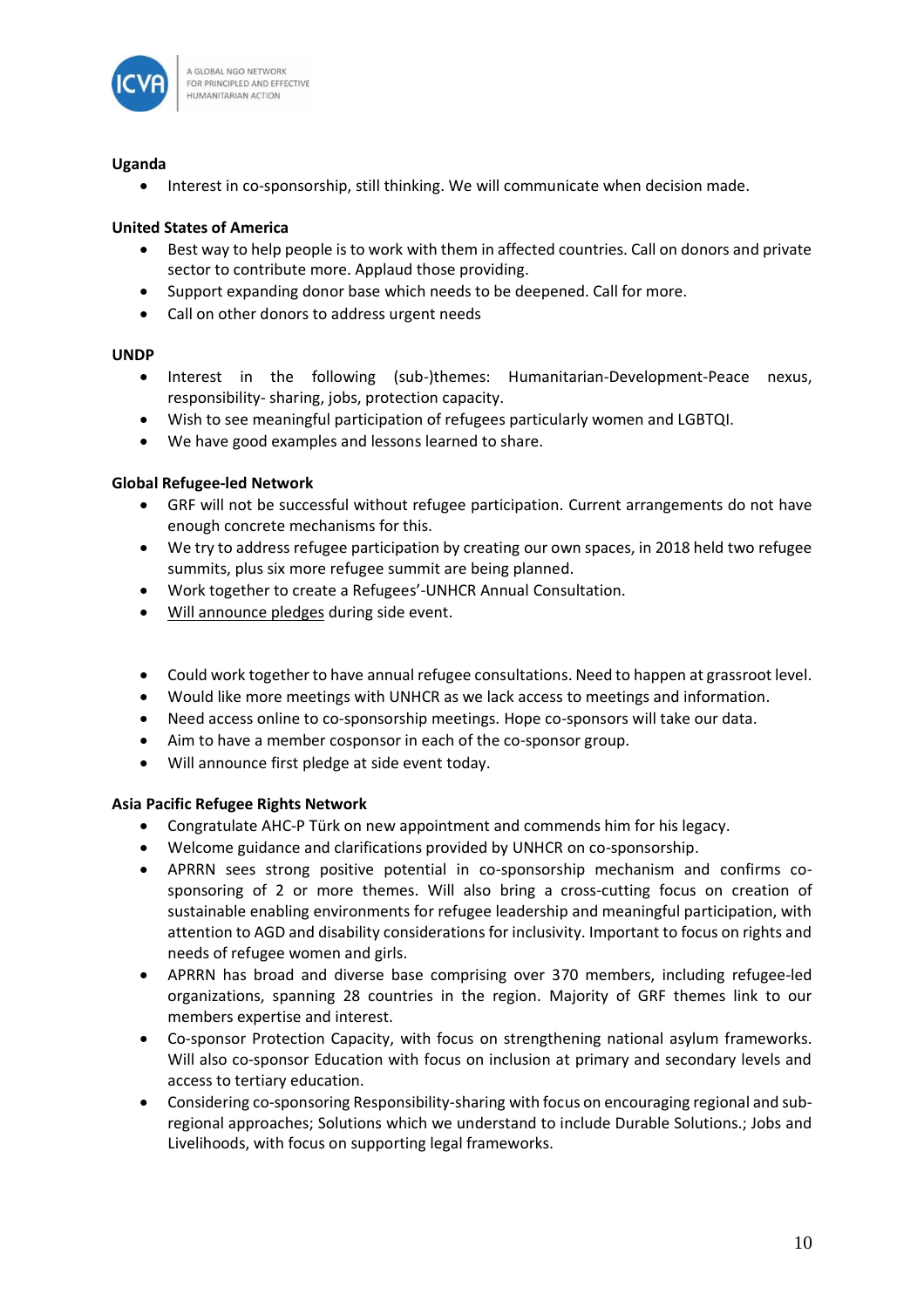

- APRRN committed to bring examples of promising practices and contributions, hoping for partnerships with other actors.
- Jointly with the Asia-Pacific Network of Refugees and involving UNHCR and others, hosting a roundtable in the next months on discussing of common pledges. Will include identifying promising practices aligned with GRF.

## **World Bank**

- Impressed by the vision set up by UNHCR/Volker. We need to keep in mind what success might look like.
- Host countries carry the bulk of responsibility-sharing, so they need better international system to share that.
- WB committed to supporting GCR implementation. We can maximize our complementary approaches.
- Co-sponsor would like to be join by other Member States and other actors how the development of socio-economic aspects of forced displacement can be addressed, particularly in Jobs and Livelihoods with an AGD and disability lens and empowering refugee voice. Would like to be focus on root causes/prevention too.
- WB will also illustrate the work on the JDC to strengthen data and evidence.
- Hope GRF will be opportunity to re-energize earlier policy commitments, for ex. to allow refugees to work etc.

## **UNHCR answers (Daniel Endres and Perveen Ali)**

- GRF should indeed result in concrete action-oriented outcomes with concrete measures for years to come. We share this vision.
- Grateful to co-host's and co-conveners' announcements and encouragements to all others to participate.
- Indicators, pledges, tracking must be related and linked. We issued an almost finished indicators framework and are waiting for your final comments by the end of the month. Now, we will be able to produce a tracking system and are working with WB, OECD and other UN agencies. We also work with key host countries on tracking progress on the ground.
- Participation of developments actors is a key: to a large extent, GCR exists because of realization that humanitarian action alone cannot address refugee issues.
- All Member States are encouraged to have whole-of-government approach.
- Refugee participation raised by many. Good to hear from 3 networks today. We heard that it is never good enough and will see where better engagement can be taken. Also grateful to youth on developing higher education strategy. The event in berlin last week was milestone.
- On cross-cutting issues, burden- and responsibility-sharing is linked to peace nexus. AGD & disability will be cross-cutting sub-themes. The development of pledges should be concrete, measurable and actions-oriented. Counting on those who participate in groups.
- Together with UNHCR Focal point, will identify 3 to 5 areas of pledges on which we can work towards. A coordinator will help to ensure that there are linkages between areas. A bit an iterative process but UNHCR will do it with you.
- Would like to see engagement of more donors, e.g. on resettlement.
- Longer term role of co-sponsorship groups: the focus will be on identifying good practices and mobilize contributions to have a successful impact.
- May be possibility that co-sponsorship groups work in specific ways. See how members of groups may form 'groups of friends', etc. Need dialogue with each of co-sponsorship groups to see how it should be structured and take the discussion forward.
- We want balance of host countries and donors in groups. Want to build on good practices to build pledges.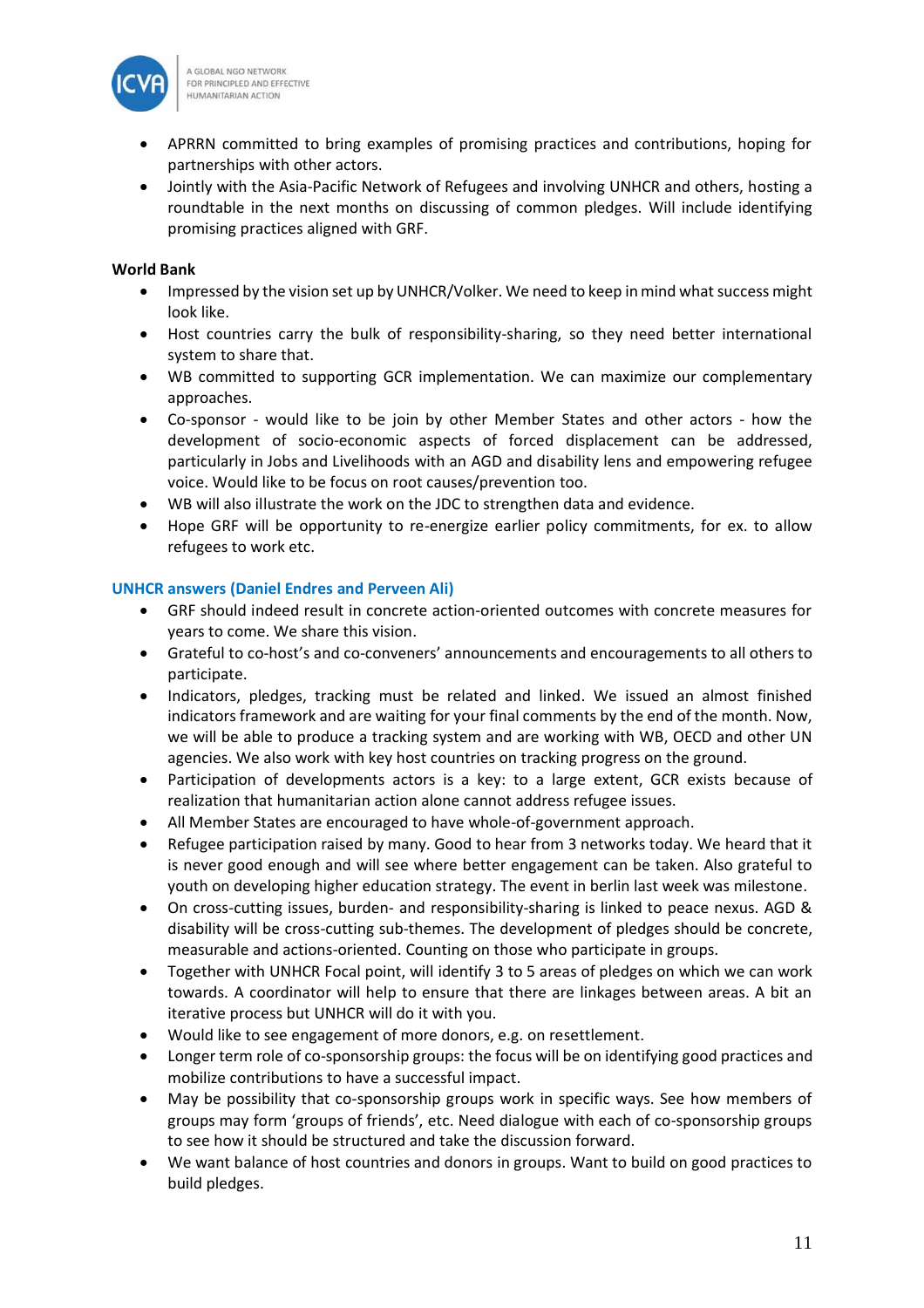

- A note will be sent with the timing of the co-sponsorship group meeting at the mid of July. Recognize that not all actors are Geneva-based, online connection will be possible for meetings.
- Hope to engage refugees early on co-sponsorship groups. We are working to identify some co-sponsors among refugees. Welcome suggestions on this.
- We are supporting refugee-led group and networks with participatory meeting and support regional summits. UNHCR supporting the Danish Refugee Council in outreach to refugees and diaspora. Envision that refugees will be integrated into high-level sessions and side events at the Forum.

## **Agenda 2. Structure for the Global Refugee Forum.**

## **Daniel Endres, Director, GRF**

- Sharing good practices to inspire future contributions.
- Summary of broad outcomes will be announced at the forum. Then a compilation of pledges and practices will be made available, in digital and printed format.
- The Forum will not be just another conference and will involve about 300 multi-stakeholders. We want to give space of prominent role of States.
- Remind the centrality of burden- / responsibility-sharing and solutions for countries of origin.
- Remind the multi-stakeholder approach importance through humanitarian actors, local authorities, parliaments, private sector, sports organization, refugees, etc. Involve host country, donors, refugees.
- Will give space to prominent role of heads of states and other high-level participants, including co-host, co-conveners, co-sponsors.
- The area of focus will be the five areas announced.
- Encourage all of you to share pledges, contributions, good practices well in advance of the Forum so that we can prepare around those and ensure proper visibility.
- There will be high-level sessions with TEDtalks style and panels sessions.
- Many of you don't want a long format of statements, therefore during the high-level sessions, statement from the floors will be possible.

## **Perveen Ali, Head, GRF Coordination team**

- To the question of how pledges will be integrated in the Forum itself? Will be publicized in a number of ways during the high-level sessions: projected on screens, displayed in different formats. Consolidated for viewing online during and after the Forum.
- An outcome document will be available after.
- Media interviews, awareness events will be organized.
- Announcement through video recording will be possible, if wish to do a statement.
- Encourage good practices are shown as exhibits.
- UNHCR wants to select across the spectrum of areas of focus with regional balance.
- Special arrangement for dignitaries. Statements during the high-level session will be possible and during the side events. There will be a ministerial lunch on 17 December, a commemorative photo, making space for bilateral meeting and opportunities to do media interview.
- Switzerland will co-host a series of events in Geneva.

Tuesday, 17 December:

• Opening plenary on responsibility sharing: welcome remarks by the High Commissioner and co-hosting State, video, statement by the UN SG, statement by the co-conveners, moderated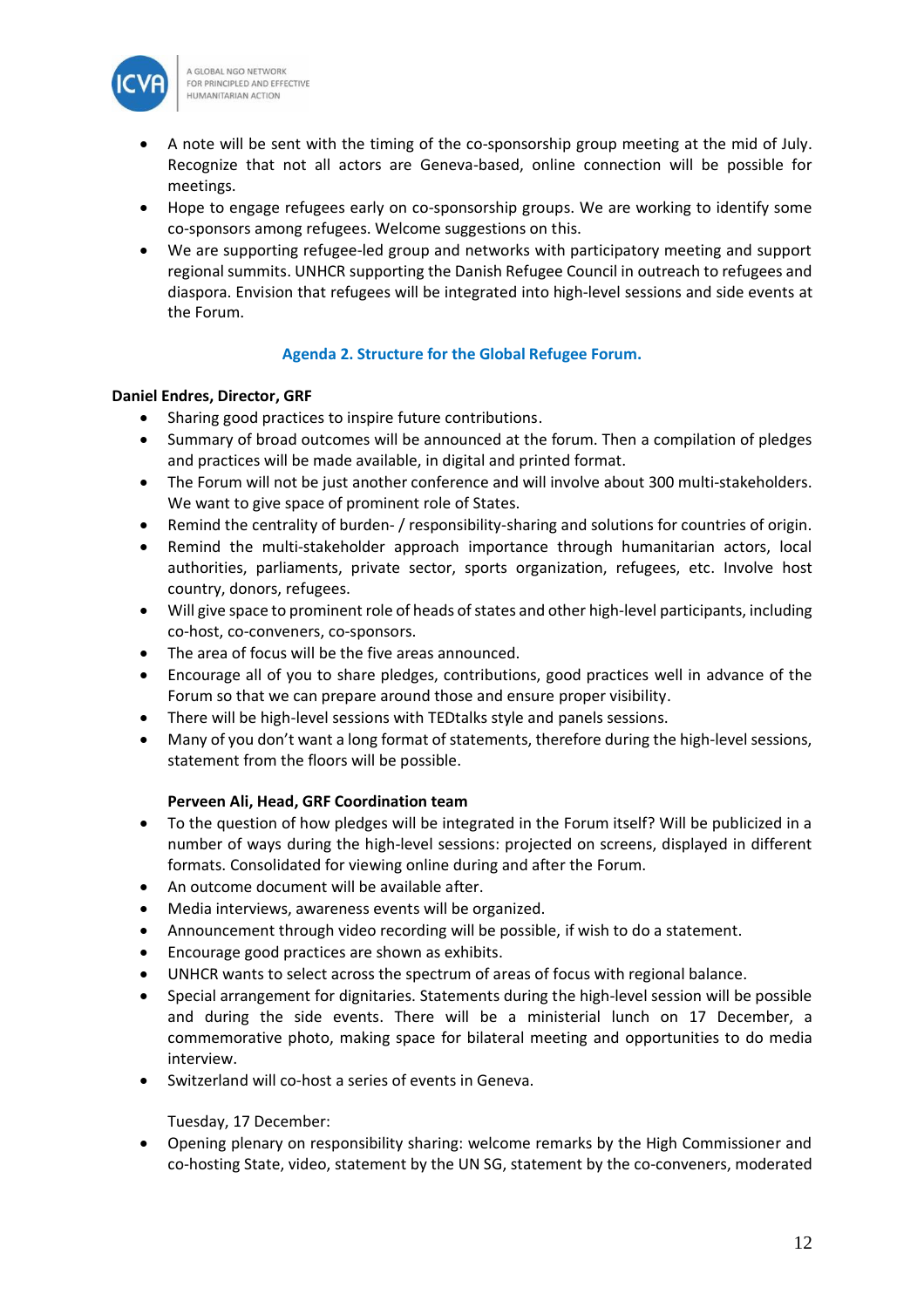

dialogue with States and other actors on humanitarian-development nexus. During this time pledges will be displayed on screens.

- Three parallel sessions on:
	- 1) Solutions. Resettlement & complementary pathways, voluntary repatriation.
	- 2) Comprehensive responses focus on regional situations, MIRPS, CRRF in Africa, maybe the Afghan situation
	- 3) Education
- Evening reception at Palais des Nations with refugee musicians

Wednesday, 18 December

- Two parallel high-level sessions on Energy and Infrastructure. Lunch
- Two parallel high-level sessions on Job & livelihoods and Protection capacity.
- Conclusion

A number of questions to answer:

- We didn't want to have side events both main days so as not to detract from main agenda. Welcome thoughts and comments on preliminary thinking.
- In July: a guidance will be shared on proposal exhibitions and side events.
- In September: informal briefing on update anticipating pledges tracking mechanisms, update on the 3-years resettlement and complementary pathway strategy and academic networks.

## **Volker Tük, A-HC Protection**

- In order to avoid a traditional formal and statement by statement reading it would be good to have good practices and pledges in advance. This would allow for interactive meeting.
- Format could be akin to HC Dialogues but with a format honoring GRF and GCR.

## **UNHCR Special Envoy on Somalia (Amb. Affey)**

- Will provide a regional perspective and update of the recent policy development.
- Forced displacement is a challenge on African continent. Although many counties show solidarity, they face constraints.
- Several African countries including Chad, Ethiopia, Uganda, Kenya, Rwanda, Zambia, Rwanda, East and Horn of Africa piloted the CRRF.
- AU provide a solid platform.
- In Kenya and Uganda refugees are included in regional plans and in "out-of-camp model".
- 2017 Djibouti Declaration made a strong commitment to ensure all refugees have access to quality education without discrimination.
- In March 2019, IGAD Kampala Declaration on Jobs, Livelihoods and Self-Reliance for Refugees, Returnees and Host Communities was signed.
- 24-28 June 2019 IGAD Member States meeting to discuss document in preparation: the Protocol on Free Movement of Persons.
- Regional efforts are a great success story. Challenge is to ensure changes.
- Suggestions:
	- 1) Encourage Member States in IGAD region to work with donor community and others to strengthen arrangements needed to implement Nairobi Declaration and other related provisions. Member States should also look to reinforce policy commitments made at the Leaders' summit.
	- 2) Member States could share good practices informing our understanding of what works and what does not work.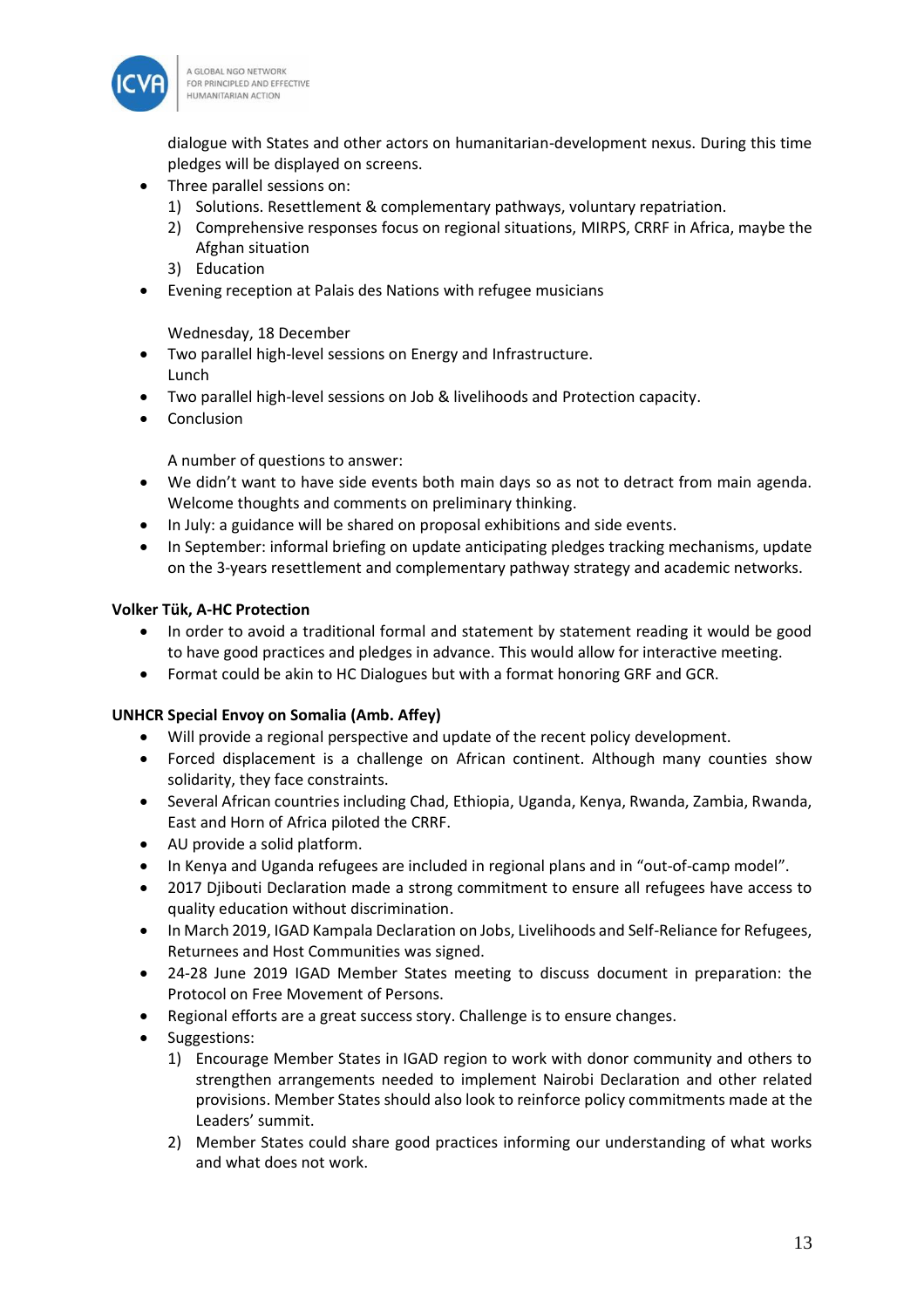

3) Important that a wide range of states and stakeholders have a stake. Encourage IGAD region to play leadership role and contribute to co-sponsorships.

#### **Break**

#### **[Side event:](https://www.unhcr.org/5d0cbb0f7) With refugees: Inclusive Implementation of the Global Compact on Refugee**

#### Panel:

- H.E. Mr. Zeneke Kebede Korcho, Permanent Representative of the Federal Democratic Republic of Ethiopia to the United Nations Office at Geneva H.E.
- Ms. Nathalie Olijslager, Deputy Permanent Representative of the Kingdom of the Netherlands to the United Nations Office at Geneva
- Mr. Daniel Endres, Director, Global Refugee Forum
- Ms. Annemieke Tsike-Sossah, Refugee Liaison, IKEA Foundation
- Ms. Joyce Fonee, Refugee representative, Nairobi, Kenya
- Moderated by Mr. Mohammed Badran, Representative, Global Refugee-led Network

#### **Mr. Mohammed Badran, Representative, Global Refugee-led Network**

- The basis of our discussion will be: what you can do to integrate refugees?
- Pleased to announce a pledge:

*"My government/institution/organisation/company/me individually, etc pledge(s) to meaningfully engage refugees themselves in all processes and decisions which affect them, and pledge(s) that the meaningful engagement of refugees will underpin and strengthen every contribution or pledge my government/institution/organisation/company/I, etc will bring to or announce at the first Global Refugee Forum, to be held on 17 and 18 December 2019 in Geneva.*

*My government/institution/organisation/company/me individually, etc furthermore pledge(s) to share experiences on the implementation of this pledge at subsequent Global Refugee Forums and/or high-level officials' meetings."*

- A positive step forward to change the narrative participation.
- Can support us by co-sponsoring with us.
- What are the lessons learned, challenges of refugee engagement in Ethiopia?

## **H.E. Mr. Zeneke Kebede Korcho**

- Three keys reasons to involve refugees:
	- o Knowledges.
	- o New perspectives, not seeing refugees as victims but essential part of the narratives.
	- o Identify the disconnect between policy and realities.
- Refugee networks engaged in the Forum, organized the first refugee summit in 2018 and work at regional levels.
- Inclusive approach for 40 years of hosting refugees in Ethiopia. New refugee law provides access to labor market, access to education and health system.
- Multi-stakeholder approach is important.

## **Ms.Tsike-Sossah**

- Ikea funding islong-term involvement, started from basic infrastructure education scholarship and turn up to support refugee communities.
- We are developing a new strategy and look at where we are as a foundation. Looking at Agriculture and how we can contribute in it.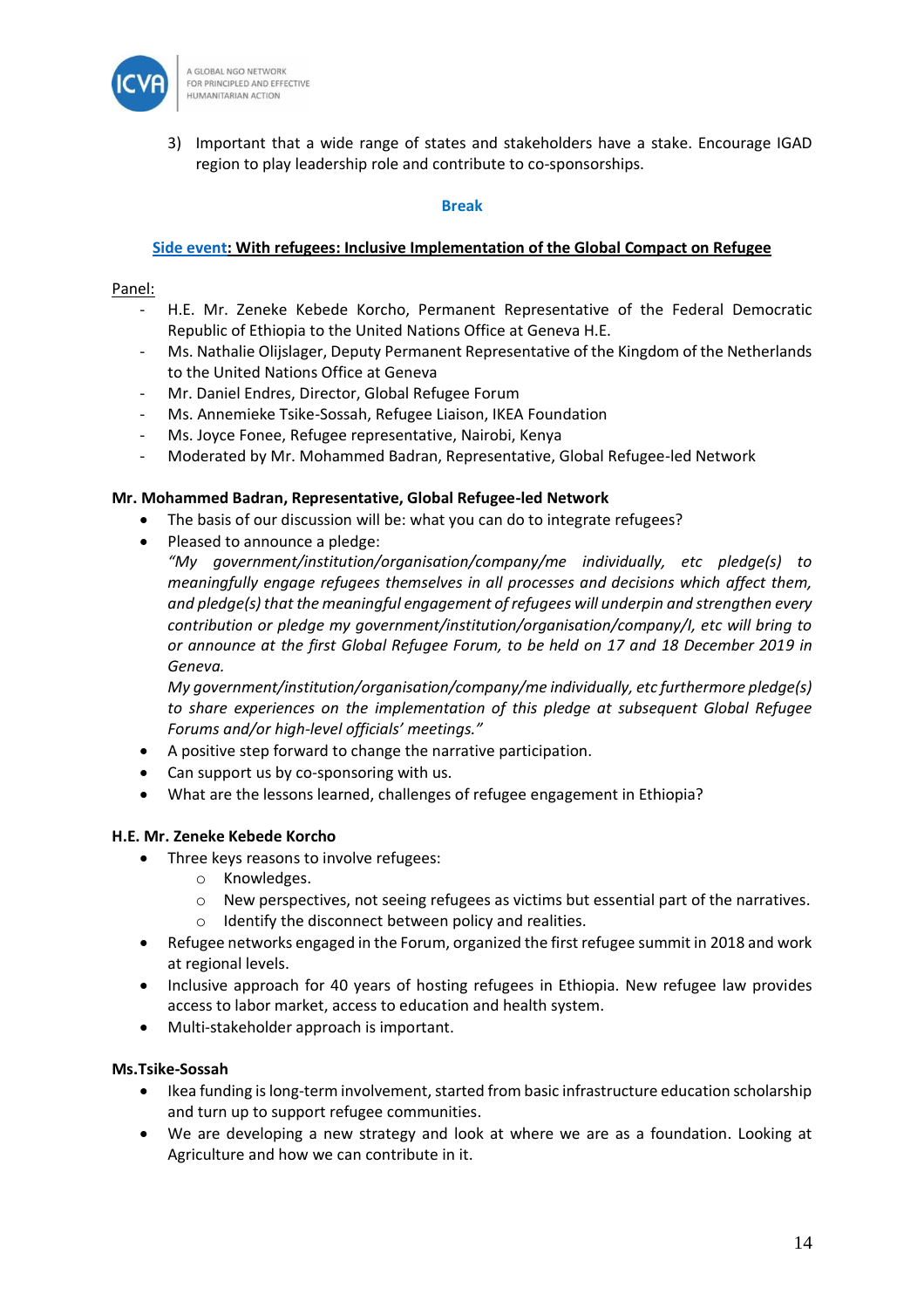

- We focus on renewable energy, which investment can support UNHCR and refugees? What are the opportunities?
- Working through cooperative and strengthening. Working with UNHCR.
- The last 3 years have come up from influence and design why refugees engage themselves.
- We are not directly working with refugees, so it is important that our partners who are working with them, help us to understand refugee needs.
- We are investing in creativity and diversity.

## **Mr. Mohammed Badran**

How you are making sure that the partners are involving refugees? Why it is a priority for the Netherlands?

## **Ms. Nathalie Olijslager**

- Important that refugees define by themselves, if not, other will define for them.
- Interacting experience in Uganda in a camp.
- Importance to speak with refugees.
- Advisory board with refugees. Not only on refugee issues, but how you appreciate your neighbors, etc.
- As a mission what can we do to hear refugees' voices?
- Don't forget communities and younger people.

## **Mr. Mohammed Badran**

• How other stakeholders support refugee participation? How do you see meaningful refugee participation in practice?

## **Ms. Fonee Joyce**

- Practical engagement creating space where refugees can take lead and make changes.
- UNHCR Global Youth Advisory Council consults communities, has focused group discussions with young, community leaders, getting feedback and engage in bilateral advocacy.
- Policy and partnership should create environments which consider age and disability. Just having a box checked is not meaningful participation.
- Reinforce connection across cultural, political, and social areas for refugees.
- Need also to focus on informing refugees.

## **Mr. Daniel Endres**

- How to really make a difference is not easy? Easy to have 25 refugee participants and no engagement.
- The real challenges are:
	- o The leaders framework: Refugees should be encouraged to develop skills.
	- o Employability, but nationals are frequently prioritized. Talk to employers: why don't they include refugees?
	- $\circ$  Education: Refugees are the group most left behind. 37% of the refugee population followed tertiary education, 1 % have a university education.

## **Mr. Mohammed Badran**

• How to move forward? I.e., what about a UNHCR-Refugee Annual-Consultation?

# **Mr. Daniel Endres**

• Let's think about an Annual Consultation.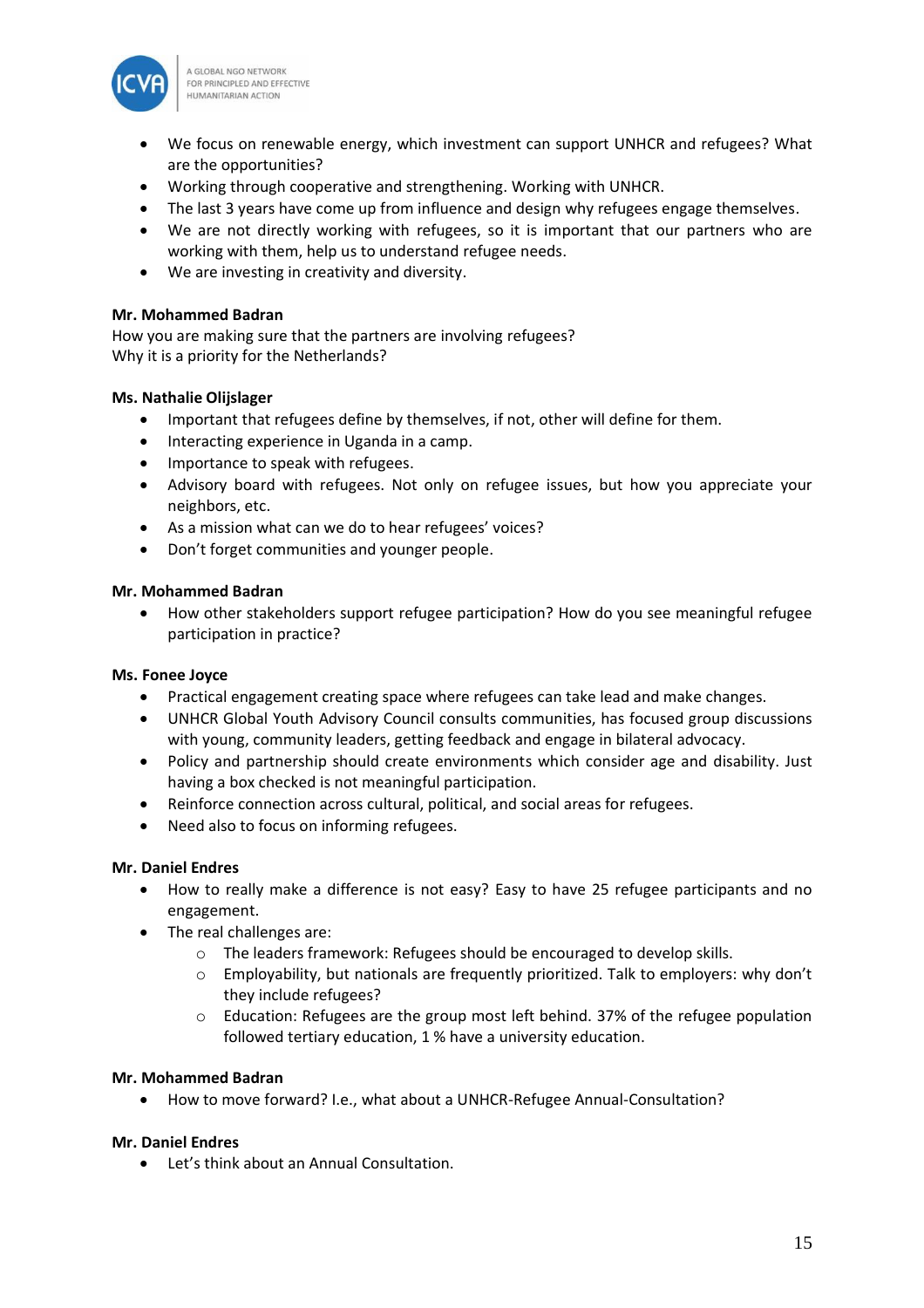

## **Q&A**

## **A former refugee**

• A lot of initiatives taken by refugees' themselves, how can UNHCR support these initiatives?

## **Gender audit team from UNSW Australia**

• What percentage are women and girls of the refugee population in education?

## **UNHCR**

- Look at ourselves all together: how we can be sustainable?
- Will be good to have a discussion with APPRN and the Global Refugee-led Network.
- Mainly refugee girls don't go to school, need to push on that.
- Don't have the number of female participants in higher education in mind.

## **On behalf of the Afghan commission**

- How UNHCR make sure that they have an impact?
- How much you think your team is refugee inclusive in leadership position?
- What we can do to broaden inclusion of refugee participation?

## **Ms. Annemieke Tsike-Sossah**

• Crucial to understand what makes sense in the countries and regions, what are the skills.

## **Netherlands**

• Bringing refugees to Geneva at the Forum will be a great opportunity.

# **Agenda 2. Structure for the Global Refugee Forum - continuation.**

## **Kenya**

- What are spaces for co-creation? Details on this? Concept notes would help.
- Concurrent sessions are problematic: hope this will not put small delegations at a disadvantage.
- Sharing good practices: sister agencies organized similar events, e.g. in May this year on Disaster Risk Reduction.
- Focus must be on centrality of burden- and responsibility-sharing with hosts like Kenya.
- Look forward to contributions and pledges which will ease the pressure on hosts.

## **Pakistan**

- Appreciate UNHCR ambition. Hope we will achieve all we are aiming for.
- Not sure how we can participate on Solution and Education yet.
- Emphasize the need to rationalize the program and keep ourselves focused.
- New concepts have been added to the agenda, such as dialogue with refugees, etc. Request clarifications of these concepts.
- Difficult for the participating countries at the Forum which are not talking one of the 6 UN languages.
- Appreciate multi-stakeholder approach however caution against political organizations which may be invited. Refugees invited should be selected objectively. Importance of involvement of country of origin too.
- Listen on improvement on draft indicators to measure the progress of the GCR.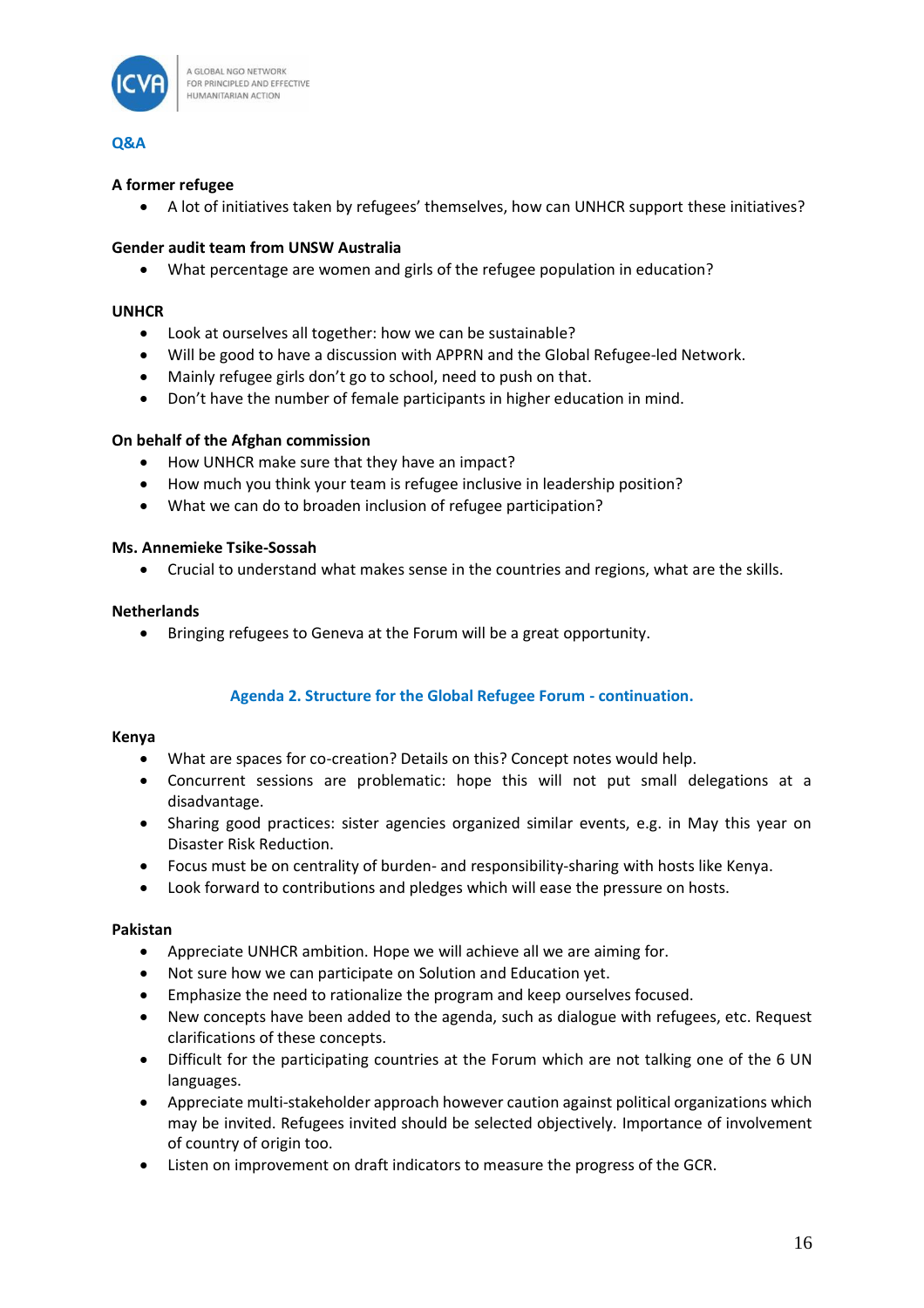

## **Norway**

- Emphasis on supporting Education, Energy and infrastructure with a green response focus and Protection cross-cutting issues reflected.
- Inclusion of NGOs should be a priority and would highly appreciate refugee inclusion too.

## **Lebanon**

- GRF will be a litmus test and hinges on practical modalities. The GRF should be more than a pledging conference. Stand ready to support UNHCR.
- Thank UNHCR for the draft GRF schedule; clear shape with the concept and background note. Strongest point so far: fact that pledging is being detailed as in the background note.
- Highlighted concerns which should be reflected in the best way possible.
- GRF should be an opportunity to have a dispassionate and depoliticized debate on specific refugee situations.
- One of the important UNHCR pillar is to achieve durable solution. This should be reflected in the GRF. Willing to see a bigger focus on Solution part, we will co-sponsor on Solutions, particularly on repatriation. This should be further reflected in the agenda. So far, solutions are included in the high-level events but apart from substance on the opening, the rest are still headlines not populated with substance in agenda.
- UNHCR should provide enough incentives for countries such as Lebanon to participate.
- How items such as plenary dialogue are going to fit the GRF purpose? How will we maintain interest after the departure of high-level delegations?
- Davos style talks proved efficient in past years but need to have a serious focus to make a difference on the ground.
- Better should not be the enemy of the good: we need to avoid being too innovative. Balance between new and serious, substantive oriented forum.
- UNHCR will have a direct responsibility to follow-up the GCR after December. We await the tacking system.
- How many States have been approached to join the category of the missing middle?
- What about countries of origin which should play a role?

# **United Kingdom**

- Proposed structure is a good starting point. The Forum is not an ending conference but an ongoing process. What is the process after the Forum, leading to the next Forum?
- Must ensure continuity in momentum, especially given the major changes within UNHCR senior staff management, which has driven the process over the past years.
- Need joined-up approach between UNHCR and partner agencies.
- Key aim of the GCR, burden- and responsibility- sharing. The Forum is an opportunity to bring new donors, engaging new actors, broaden the base of support. The co-sponsorship system will help in this but what else? What are the components? What will support this process to bring new actors?

## **Portugal**

- Interested in Education theme. We have good practices to share, linked to a global platform for Syrian students.
- Look forward to working closely with UNHCR and multi-stakeholder to work on it.

# **Colombia**

- One of the keys, effective set of arrangements is about burden- and responsibility-sharing.
- Arrangements should facilitate exchange.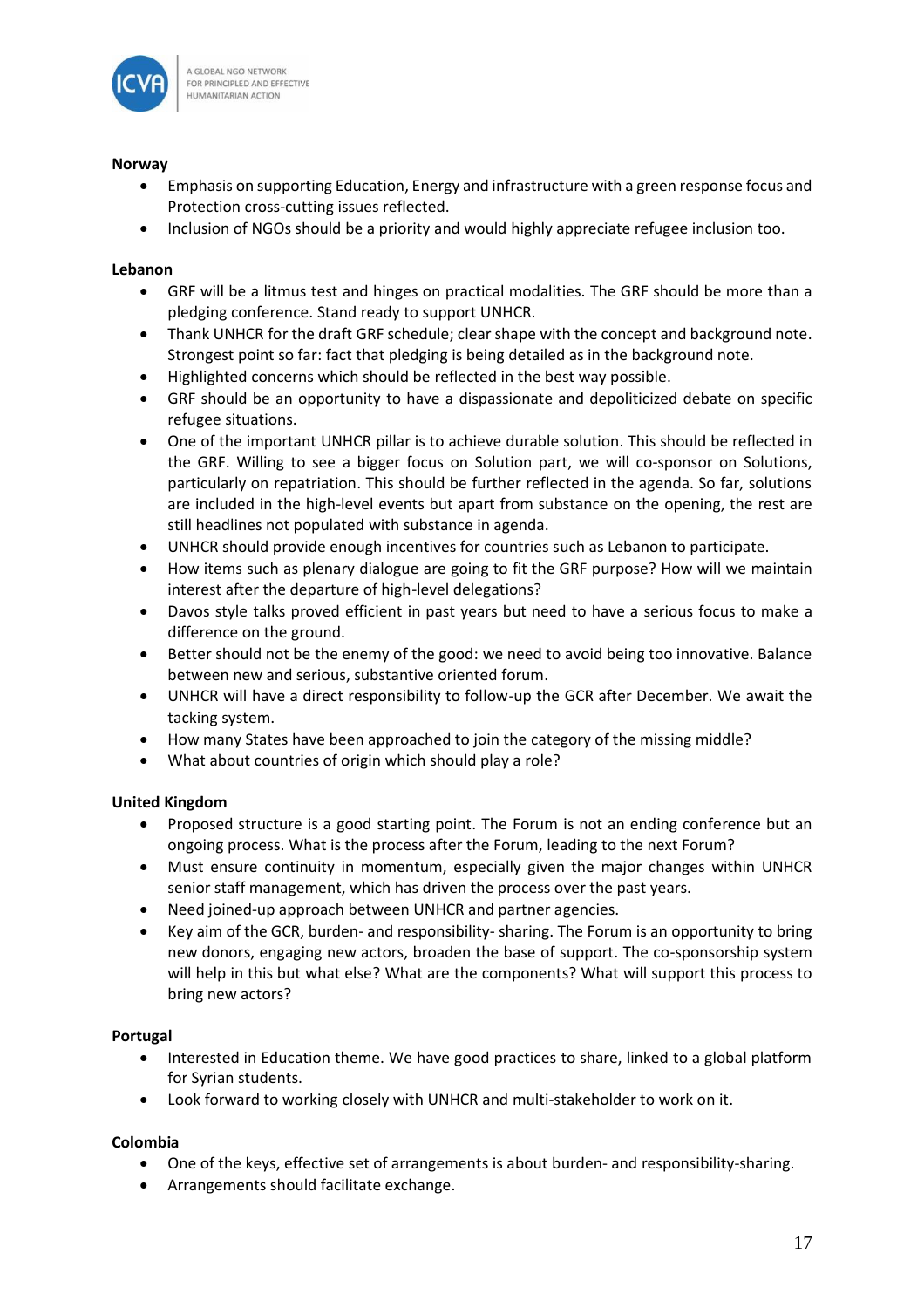

• Match between needs and solutions should be close to the ground as much as possible.

## **Global refugee-led network and Global youth advisory council**

- Joint statement that reflects diversity of views among refugee communities.
- What will be the practical outcome of this event?
- What will be the impact for refugees on the ground?
- Hope to see concrete improvement for refugees and host communities.
- What does it mean to have meaningful participation? Don't want to be a box ticked.
- Refugees should be involved in designing agenda and have a meaningful participation during the Forum. Six recommendations in this way:
- 1. Refugee experts should be part of the process.
- 2. Encourage Member States to include refugees in delegations.
- 3. Each panel should include one refugee representative with expertise.
- 4. GRF should include an exhibition wall where there is discussion virtually and digitally.
- 5. GRF should be streamed online.
- 6. High level panel should be with refugee participation.
- We will lead six refugee regional summits, two have been done already.
- We want to empower young people.
- Social network tools should be used to match needs with different stakeholders.
- Full support of the effectiveness of the GRF.

## **[NGO statement](https://www.icvanetwork.org/resources/grf-june-2019-ngo-statement-structure-grf)** on agenda item 2

## **Global Parliament of Mayors**

- Important to ensure that the GCR is implemented.
- Cities around the world are committed to implement the GCR and are exploring how to work on GCR. One example is 100 Resilient Cities.
- More than 57 cities came at the Marrakech on December 2018.
- Work on refugee reception and meeting refugees needs.
- Encourage for diverse local opportunities.
- Need for discussion at local level.

## **UNHCR answers**

## **Mr. Daniel Endres**

- Difficult process to establish where a structure for a meeting when many of the elements remain uncertain. Bear with us and be assured that whatever is put forward will evolve with pledges and co-sponsors' work. To a large extent, the pledges and the contributions will shape the nature of the Forum
- Appreciate the suggestions and look how we can accommodate these, some of which are in contradiction with each other. We will inevitably need to find a balance.
- Two days event with one extra day of meetings, so all those who asked for side-events, for deepening discussions should see that those are meant to take place on this additional day. (Monday 16 December).
- Important question on how we will follow-up: we are building structural elements. One is the indicators framework. Any comment on this should be shared by the end of the month. This way, we should be able to conclude this initial framework that will be used for years to come.
- The results of the Forum will depend on the outcomes document, which will be followed-up at national and global levels, with the tracking mechanism and the indicators. Tracking mechanism is not ready yet but will come with a solid system by early autumn.